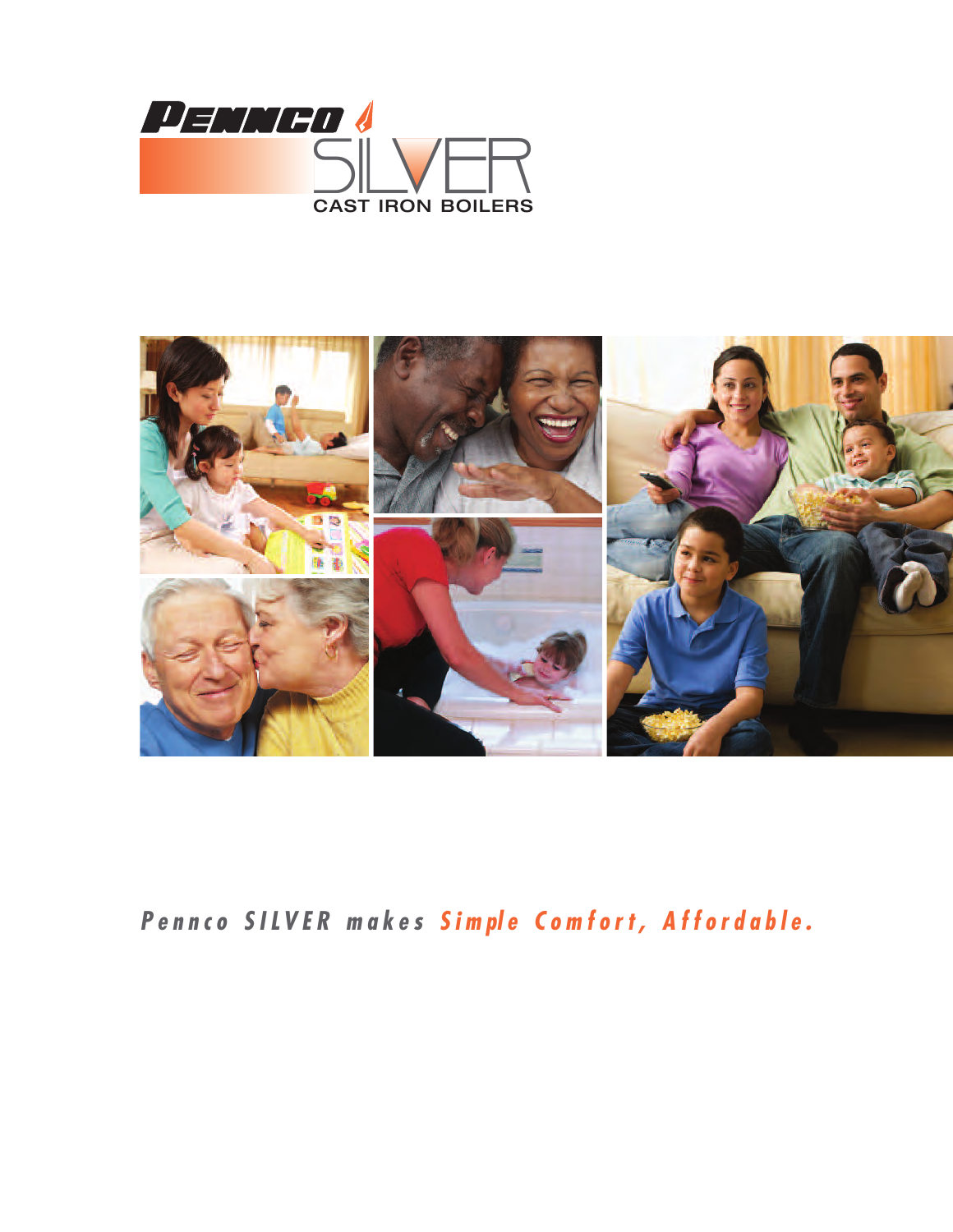

## *A f f o r d a b l e H y d r o n i c H e a t i n g*

### **Pennco SILVER**

While today's tough economy makes it harder than ever to meet basic needs – simple comfort shouldn't be a sacrifice. That's why Pennco now offers SILVER – a full line of affordable heating products. American made Pennco SILVER is designed, tested and assembled to ensure customers get the very best in home heating comfort and value.

Added peace-of-mind is available in the form of five and ten year Comfort Plus Extended Parts & Labor Warranties.



### **Efficiency**

Pennco SILVER features economical, mostly mid-efficiency heating solutions. Pennco understands that no one really plans to replace their heating system and not everyone can afford to upgrade to high efficiency. If your home heating appliance is more than 15 years old, even a mid-efficiency upgrade could save you money on your utility bills.

### **Selection**

Pennco SILVER features a wide range of heating equipment suitable for residential and light commercial applications.





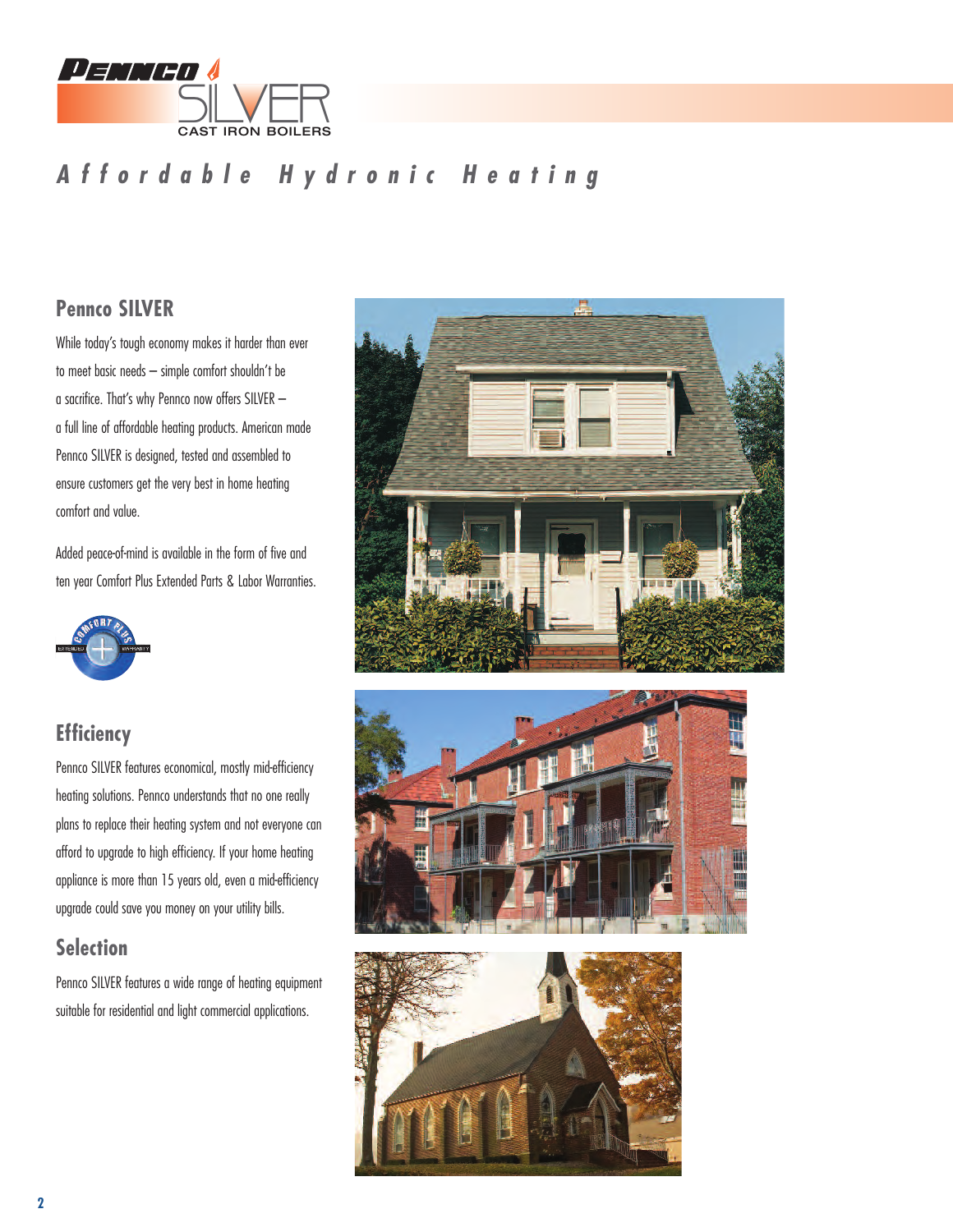

## *B o i l e r S e l e c t i o n G u i d e*

| <b>Model</b>   | <b>Application</b>                                               | Fuel | <b>Efficiency</b>  | <b>Capacity</b>                                           | <b>Combustion</b> | <b>Venting</b>          |
|----------------|------------------------------------------------------------------|------|--------------------|-----------------------------------------------------------|-------------------|-------------------------|
| 15B            | <b>Residential Hot Water Boiler</b>                              | Gas  | Mid-Efficiency     | 45 - 70 - 96 - 120 - 145 -<br>175 - 195 - 245 - 295 MBH   | Atmospheric       | Chimney                 |
| <b>FSB</b>     | <b>Residential Hot Water Boiler</b>                              | Gas  | Mid-Efficiency     | $42.5 - 75 - 112.5 - 150 -$<br>187.5 - 225 MBH            | <b>Fan Assist</b> | Chimney<br>or Side-Wall |
| <b>KSW</b>     | <b>Residential Hot Water Boiler</b>                              | 0il  | Mid-Efficiency     | 84 - 105 - 140 - 126 - 175 -<br>210 - 168 - 245 - 280 MBH | Atmospheric       | Chimney                 |
| 16             | <b>Residential Steam Boiler</b>                                  | Gas  | Mid-Efficiency     | $75 - 112 - 150 - 187 -$<br>225 - 262 - 299 MBH           | Atmospheric       | Chimney                 |
| <b>KSC</b>     | <b>Residential Steam Boiler</b>                                  | 0il  | <b>Energy Star</b> | $91 - 140 - 175 - 210 - 245 -$<br>280 - 315 - 385 MBH     | Atmospheric       | Chimney                 |
| 41J            | <b>Light Commercial Hot Water</b><br>or Steam Boiler             | Gas  | Mid-Efficiency     | 300 - 3,000 MBH                                           | Atmospheric       | Chimney                 |
| <b>Hotline</b> | Residential/Light Commercial<br><b>Indirect Hot Water Heater</b> | N/A  | $\ast$             | 30 - 40 - 50 - 80 - 119 Gal.                              | N/A               | N/A                     |

**\***Efficiency varies based on boiler efficiency and other factors.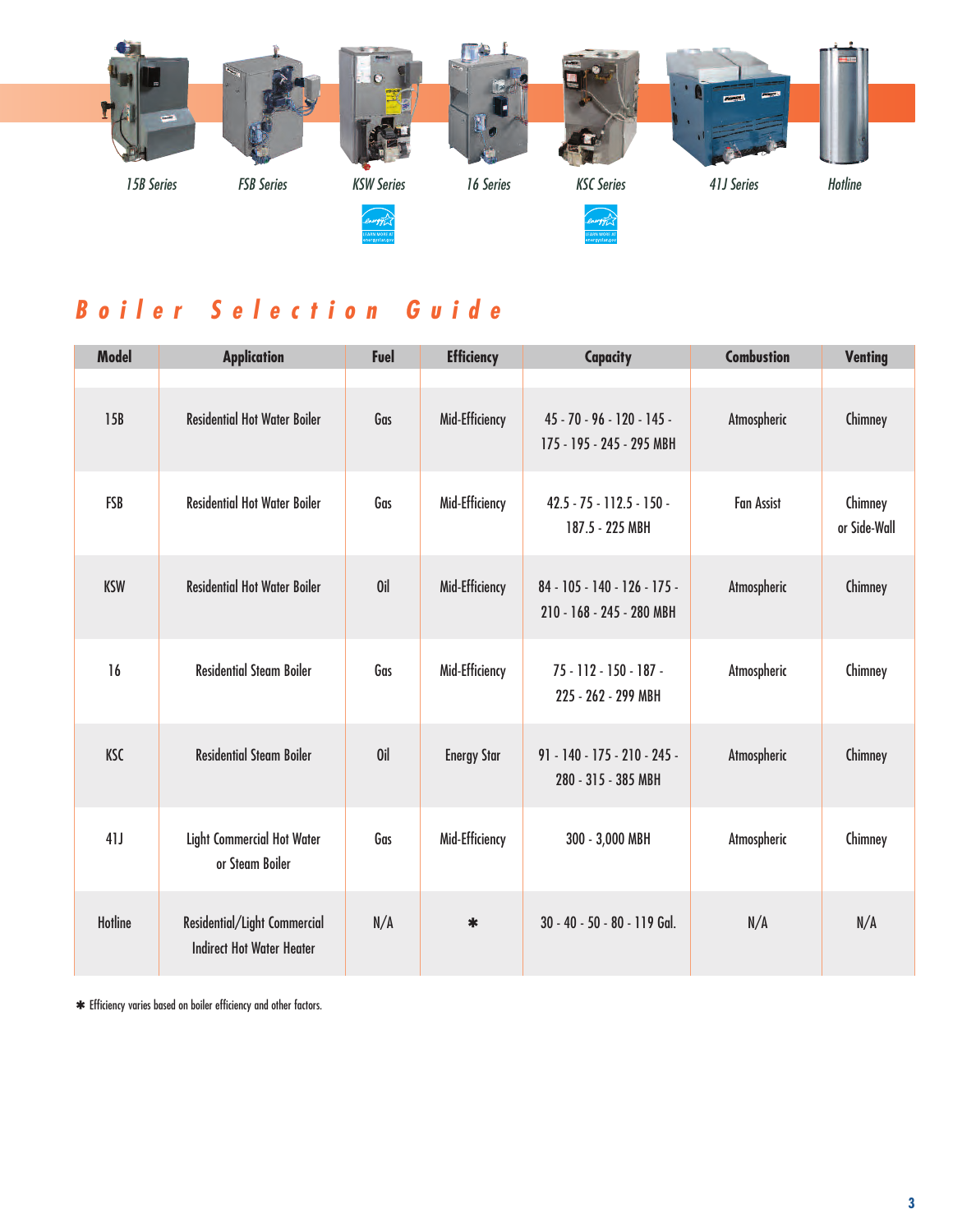### *R e s i d e n t i a l H o t W a t e r B o i l e r s*

**15B***S e r i e s* **Gas-Fired Hot Water Boiler**

*The Pennco 15B Series Boiler has been designed with features making it the ideal home heating solution. With quality features such as an advanced heat exchanger design, greater BTU input per sectional size and optional electronic ignition, the 15B Series can achieve fuel efficiencies up to 82% AFUE.*

## *System Features*

**Quality Heat Exchanger Design –**The 15B Series features a robust cast iron heat exchanger with greater weight per section resulting in higher efficiencies and longer boiler life. The sections are connected with cast iron push nipples, which expand and contract at the same rate as the sections ensuring a water tight seal. Additional sizes are available and when utilized in a seven section configuration, the 15B Series can reach nearly 300 MBH input.

**High Efficiency –** The 15B Series provides annual fuel utilization efficiency up to 82% as certified by the US Department of Energy testing standards.

**Hi-Limit Control –** The Honeywell hi-limit control has been separated from the circulator relay for ease of serviceability and to reduce potential service parts costs.

**Easy Installation and Maintenance –** A compact design, low profile draft hood and top supply piping connections allow for easier installation. The pilot is mounted to the front of the burner base.

#### *Standard Equipment:*

- **■** Boiler Jacket
- Cast-Iron Boiler Battery
- High Limit Control
- **■** Vent Damper Relay
- Combination Pressure Temperature Gauge **■** Circulator
- 
- **■** Stainless Steel Burners
- Automatic Vent Damper
- Combination 24-Volt Gas Control *includes:* Automatic Gas Valve, Gas Pressure Regulator, Automatic Pilot, Safety Shut Off, Pilot Flow Adjustment. Pilot Filter
- A.S.M.E. Relief Valve
- **■** Drain Valve

#### *Optional Equipment:*

- Intermittent Electric Ignition Pilot System
- **■** Combustible Floor Kit
- **■** Taco Circulator Pump. Note: Propane option available.







#### *Specifications:* MEA# 39-86E Vol VIII

panels.

| <b>Boiler</b> | A.G.A.                   | <b>Heating</b>              | $I = B = R$<br><b>Net Output</b> | <b>Natural</b> <sup>§</sup><br>Gas |      |      | <b>Dimensions (Inches)</b> |      |      |     | <b>Pump Size</b><br><b>Supply</b> | <b>Number</b><br>of | <b>AFUE</b>            | <b>AFUE</b><br><b>Std. Pilot</b> |
|---------------|--------------------------|-----------------------------|----------------------------------|------------------------------------|------|------|----------------------------|------|------|-----|-----------------------------------|---------------------|------------------------|----------------------------------|
| <b>Number</b> | <b>Input</b><br>Btu/Hr.* | <b>Capacity</b><br>Btu/Hr.* | Btu/Hr. $*$ †                    | <b>Inlet</b>                       | A    | B    | C                          | D    | E    | F   | & Return<br><b>Tappings</b>       | <b>Burners</b>      | Elec. Ign.<br>& Damper | & Damper                         |
| 15045         | 45.000                   | 37,000                      | 32,000                           | 1/2"                               | 11.3 | 5.6  | 4.0                        | 27.1 | 20.5 | 5.0 | $1\frac{1}{4}$                    |                     | 82.0%                  | 80.0%                            |
| 15070         | 70,000                   | 57,000                      | 50,000                           | 1/2"                               | 15.1 | 7.6  | 5.0                        | 28.1 | 21.0 | 5.0 | $1\frac{1}{4}$                    | $\mathbf{2}$        | 82.0%                  | 80.0%                            |
| 15096         | 96,000                   | 79,000                      | 69,000                           | 1/2"                               | 15.1 | 7.6  | 5.0                        | 28.1 | 21.0 | 5.0 | $1\frac{1}{4}$                    | $\mathbf{2}$        | 82.0%                  | 80.0%                            |
| 15120         | 120,000                  | 98,000                      | 85,000                           | 1/2"                               | 19.0 | 9.5  | 6.0                        | 29.1 | 21.5 | 5.5 | $1\frac{1}{4}$                    | 3                   | 82.0%                  | 80.0%                            |
| 15145         | 145.000                  | 119.000                     | 103,000                          | 1/2"                               | 19.0 | 9.5  | 6.0                        | 29.1 | 21.5 | 5.5 | $1\frac{1}{4}$                    | 3                   | 82.0%                  | 80.0%                            |
| 15175         | 175,000                  | 141,000                     | 123,000                          | 1/2"                               | 22.9 | 11.4 | 7.0                        | 30.1 | 22.0 | 6.0 | $1\frac{1}{4}$                    | 4                   | 80.5%                  | 80.0%                            |
| 15195         | 195,000                  | 157,000                     | 137,000                          | 1/2"                               | 22.9 | 11.4 | 7.0                        | 30.1 | 22.0 | 6.0 | $1\frac{1}{4}$                    | 4                   | 80.5%                  | 80.0%                            |
| 15245         | 245.000                  | 197.000                     | 171.000                          | 3/4"                               | 26.8 | 13.4 | 8.0                        | 31.1 | 22.5 | 7.0 | $1\frac{1}{4}$                    | 5                   | 80.5%                  | 80.0%                            |
| 15295         | 295.000                  | 237.000                     | 206.000                          | 3/4"                               | 30.6 | 15.3 | 9.0                        | 32.1 | 23.0 | 9.0 | $1\frac{1}{4}$                    | 6                   | 80.5%                  | 80.0%                            |

**\***For elevations above 2000 feet, ratings should be reduced at a rate of 4% for each 1000 feet above sea level. **†** For equivalent square feet of radiation, divide I=B=R output by 150.

§ Propane aas Inlet, all units, 1/2"



GP.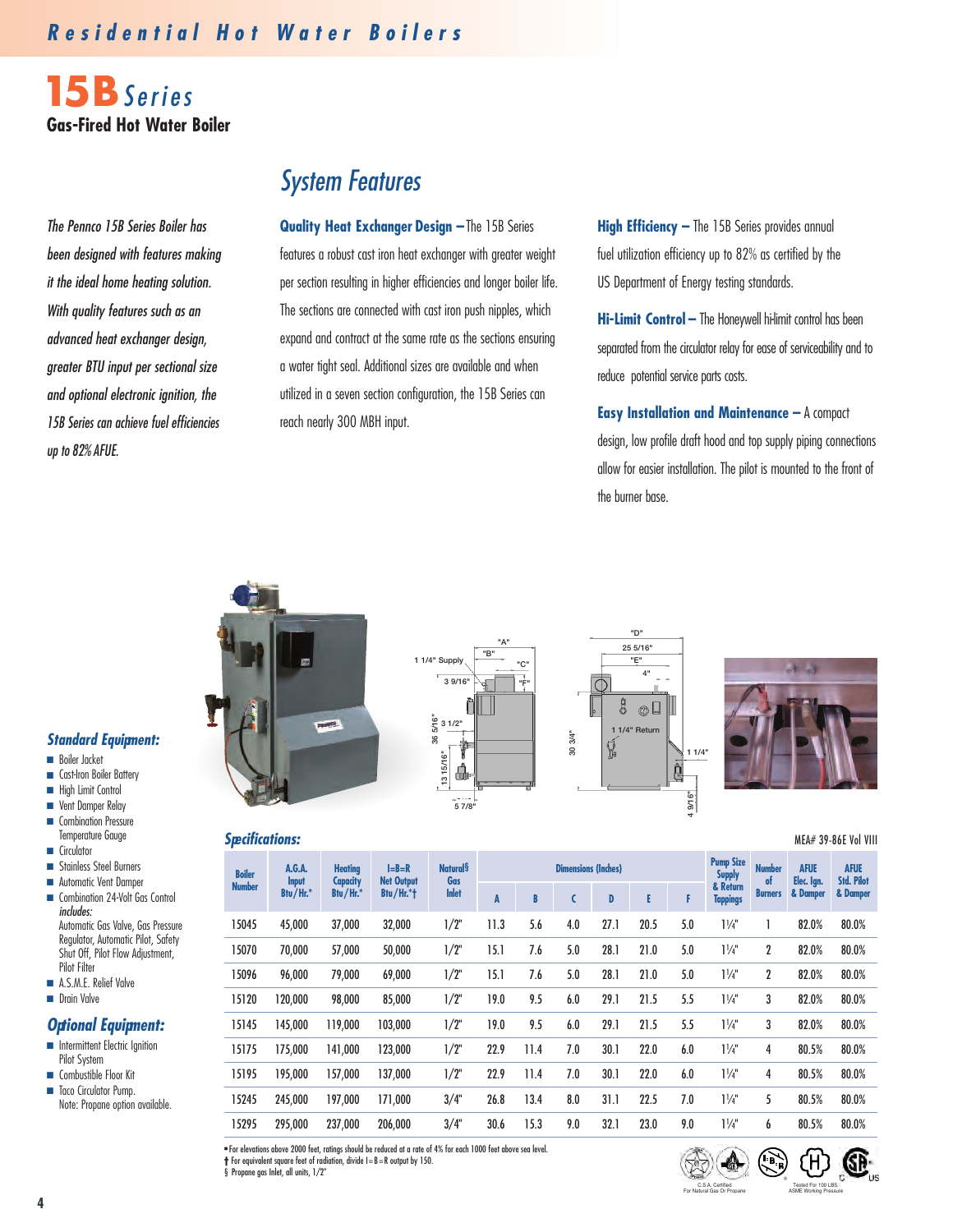### *R e s i d e n t i a l H o t W a t e r B o i l e r s*

# **FSB***S e r i e s*

### **Gas-Fired Hot Water Boiler Side-Wall or Chimney Vent**

#### *Standard Equipment:*

- **■** Assembled boiler with insulated jacket
- **■** 3" x 4" galvanized increaser fitting and silicone sealant to adapt 3" fan outlet to 4" vent pipe for chimney venting
- Combination high limit control and circulator relay
- 24 volt transformer to power gas control system
- **■** Flame rollout safety shut-off fuse link (rollout switch)
- Pressure switch for proving air flow
- **■** Combination pressure/temperature gauge (packed separately)
- **■** 1 <sup>1</sup> /4" circulator
- **■** 3 /4" boiler drain valve
- 30 lb. ASME relief valve
- **■** Completely installed and wired gas control system with burners and manifold, *consisting of:*
	- Stainless steel burners
	- Automatic redundant combination gas valve, 24 volt, with pilot filter
	- Pressure regulator
	- Intermittent Pilot Control, continuous re-try, 100% shut-off for natural & propane gas
	- Combination pilot/burner/electrode/flame sensor
	- Complete installation instructions

#### *Optional Equipment:*

- **■** Combustible floor plate 24"x 30" for 2-5 section; 30"x 30" for 6 & 7 section
- Tiernlund VH-1-3" side wall vent hood
- **■** Tjernlund VH-1-4" side wall vent hood
- Propane gas to natural gas conversion kits
- **■** Natural gas to propane gas conversion kits







**23 1/4"**

*Specifications:* MEA# 484-84-E Vol. III

| <b>Boiler</b><br><b>Model</b><br><b>Number</b> | <b>Number</b><br>of<br><b>Sections</b> | <b>AGA</b><br>Input<br>$(MBH)$ <sup>++</sup> | <b>DOE</b><br><b>Heating</b><br><b>Capacity</b><br>$(MBH)$ † | $I = B = R$<br><b>Net Rating</b><br>$(MBH)$ <sup>++</sup> | <b>Width</b><br>A | <b>Annual</b><br>Fuel<br><b>Efficiency</b><br>(AFUE) |
|------------------------------------------------|----------------------------------------|----------------------------------------------|--------------------------------------------------------------|-----------------------------------------------------------|-------------------|------------------------------------------------------|
| FSB-2                                          | 2                                      | 42.5                                         | 36                                                           | 31                                                        | וו"               | 84.4                                                 |
| FSB-3                                          | 3                                      | 75                                           | 63                                                           | 55                                                        | $14\frac{1}{4}$   | 83.4                                                 |
| FSB-4                                          | 4                                      | 112.5                                        | 94                                                           | 82                                                        | $17\frac{1}{2}$   | 83.0                                                 |
| FSB-5                                          | 5                                      | 150                                          | 125                                                          | 109                                                       | $20\frac{3}{4}$ " | 82.7                                                 |
| FSB-6                                          | 6                                      | 187.5                                        | 155                                                          | 135                                                       | 24"               | 82.3                                                 |
| FSB-7                                          | 7                                      | 225                                          | 186                                                          | 162                                                       | $27\frac{1}{4}$   | 82.0                                                 |
|                                                |                                        |                                              |                                                              |                                                           |                   |                                                      |

**††** MBH = 1,000 Btuh Btuh = British Thermal Unit Per Hour

**†** AFUE and Heating Capacity are based upon D.O.E (Department of Energy) test procedure.

**\*** Conventional venting through a lined chimney use 4" Flue Adapter provided.

- 
- **\*** Through the wall venting Sizes 2-3-4-5 use 3" Stainless Steel Vent Pipe. Sizes 6-7 use 4" Stainless Steel Vent Pipe (not included)
	-



### **Oil-Fired Hot Water Boiler**

#### *Standard Equipment:*

- **■** Assembled boiler with insulated jacket
- **■** Combination high limit control and circulator relay, on boilers without optional tankless heater coil
- Combination high limit control, low limit control and circulator relay, on boilers with optional tankless heater coil
- Target wall (vacuum formed refractory ceramic fiber)
- **■** Combination pressure/ temperature gauge
- Barometric draft control 6"
- 1<sup>1</sup>/4" circulator
- <sup>3</sup>/4" boiler drain valve
- 30 lb. ASME relief valve
- Beckett AFG series oil burner equipped with nozzle, primary control, interrupted duty ignition, PSC motor and clean cut (solenoid) pump







®

Tested for 50 lbs. ASME Working Pressure

C.S.A. Certified For Natural Gas Or Propane

**Tankless Heater 1/2" N.P.T.**

**C**

**A**



| <b>Specifications:</b> |  |
|------------------------|--|
|------------------------|--|

| <b>Model No.</b><br>with | Model No.<br>without | <b>Number</b><br>of | Input | **Heating<br>Capacity | <b>NET</b><br>$I = B = R$ | <b>Firing</b><br><b>Rate</b> | <b>Tankless</b><br><b>Heater</b>     | <b>Chimney</b>            | <b>DIMENSIONS</b><br>(Inches) |   |              | <b>A.F.U.E.</b> | Approx.<br><b>Shipping</b> |
|--------------------------|----------------------|---------------------|-------|-----------------------|---------------------------|------------------------------|--------------------------------------|---------------------------|-------------------------------|---|--------------|-----------------|----------------------------|
| <b>Tankless Coil</b>     | <b>Tankless Coil</b> | <b>Sections</b>     | *MBH  | *MBH                  | <b>Rating</b><br>*MBH     | <b>†GPH</b>                  | <b>Capacity</b><br><sup>tt</sup> GPM | <b>Size</b>               | A                             | B | C            | <b>ttt</b>      | Weight                     |
| $\star$ 3K.60C           | $\star$ 3K.60        | 3                   | 84    | 74                    | 64                        | .60                          | 2.85                                 | $8" \times 8" \times 15"$ | 17 <sup>3</sup> /4            | 6 | $9^{3}/_{4}$ | 86.1            | 500                        |
| $\star$ 3K.75C           | $\star$ 3K.75        | 3                   | 105   | 92                    | 80                        | .75                          | 3.00                                 | $8" \times 8" \times 15'$ | 17 <sup>3</sup> /4            | 6 | $9^{3}/4$    | 85.6            | 500                        |
| 3K1.00C                  | 3K1.00               | 3                   | 140   | 120                   | 104                       | 1.00                         | 3.25                                 | $8" \times 8" \times 15'$ | 17 <sup>3</sup> /4            | 6 | $9^{3}/4$    | 84.4            | 500                        |
| $\star$ 4K.90C           | $\star$ 4K.90        | 4                   | 126   | 111                   | 97                        | .90                          | 3.15                                 | $8" \times 8" \times 15"$ | 21                            | 6 | $11^{3}/8$   | 86.4            | 580                        |
| $\star$ 4K1.25C          | $\star$ 4K1.25       | 4                   | 175   | 153                   | 133                       | 1.25                         | 3.50                                 | $8" \times 8" \times 15'$ | 21                            | 6 | $11^{3}/8$   | 85.9            | 580                        |
| $\star$ 4K1.50C          | $\star$ 4K1.50       | 4                   | 210   | 181                   | 157                       | 1.50                         | 3.75                                 | $8" \times 8" \times 15'$ | 21                            | 6 | $11^{3}/8$   | 85.1            | 580                        |
| $\star$ 5K1.20C          | $\star$ 5K1.20       | 5                   | 168   | 147                   | 128                       | 1.20                         | 3.45                                 | $8" \times 8" \times 15'$ | $24^{1}/4$                    | 6 | 13           | 86.1            | 680                        |
| 5K1.75C                  | 5K1.75               | 5                   | 245   | 210                   | 183                       | 1.75                         | 4.00                                 | $8" \times 8" \times 15'$ | $24^{1/4}$                    | 6 | 13           | 84.8            | 680                        |
| 5K2.00C                  | 5K2.00               | 5                   | 280   | 239                   | 209                       | 2.00                         | 4.25                                 | $8" \times 8" \times 20"$ | $24^{1}/4$                    | 6 | 13           | 84.0            | 680                        |

**\*** MBH = 1,000 Btu per hour Btu = British Thermal Unit

- **\*\*** Heating capacity based on 13% CO2 with a 0.02" W.C. draft overfire, and a #1 smoke or less. Testing was done in accordance with the D.O.E. (Department of Energy) test procedure. **†** GPH = Gallons per hour oil at 140,000 Btu per gallon
- **††** Gallons of water per minute, heated from 40° to 140°, with 200° boiler water temperature, intermittent draw.
- **†††** A.F.U.E. = Annual Fuel Utilization Efficiency based on D.O.E. test procedure. **★** As an Energy Star Partner, Pennco has determined that this product meets Energy Star guidelines for energy efficiency.



ASME Working Pressure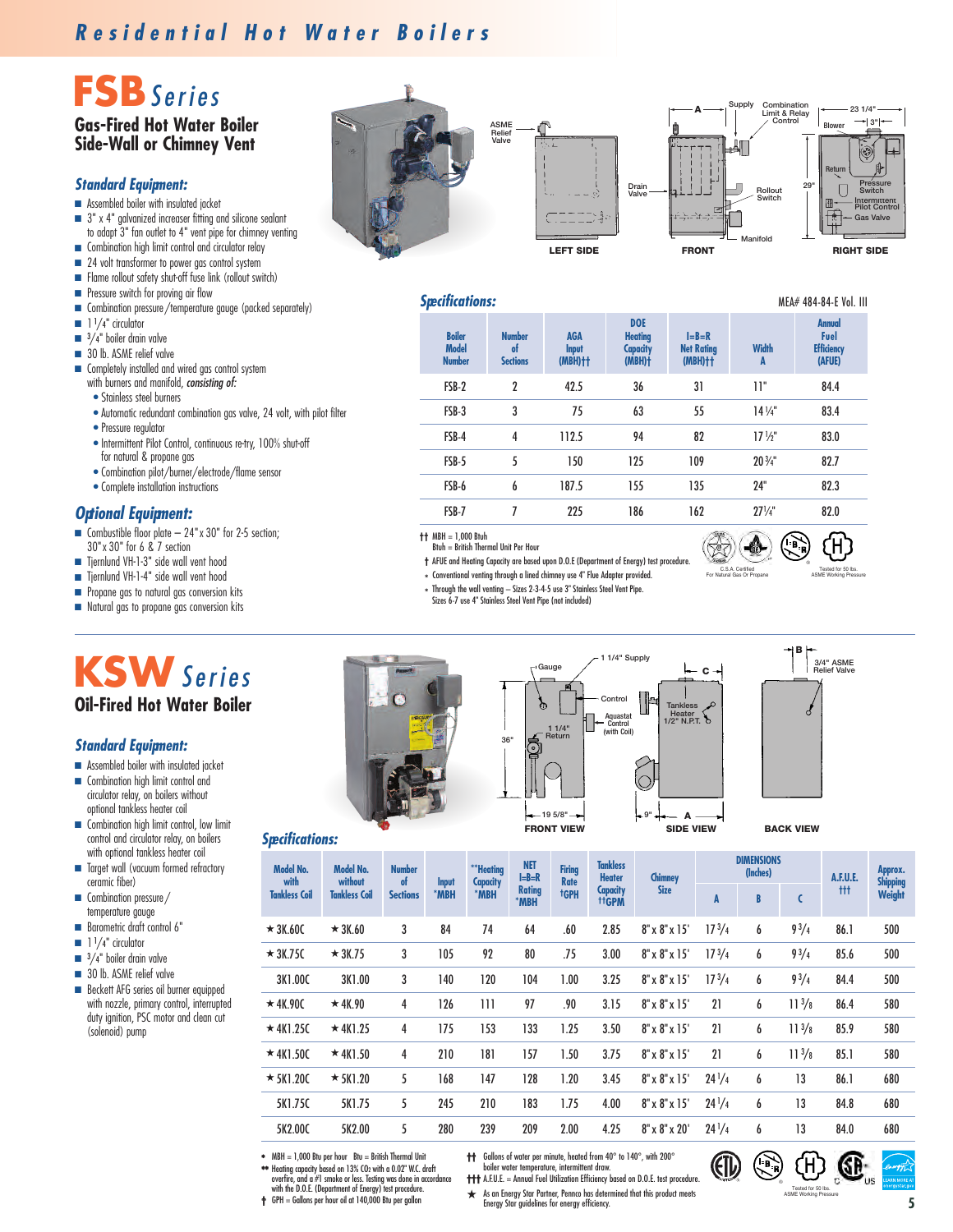## 16 Series **Gas-Fired Steam Boiler**

### *Standard Equipment:*

- Assembled boiler with insulated jacket
- **■** Two 2 <sup>1</sup> /2" supply tappings and
- two 2 <sup>1</sup> /2" return tappings
- **■** Integral draft diverter built into jacket
- 24 volt, 40VA transformer **■** Pressure limit control
- 
- **■** Electronic probe type low water cut off **■** Flame rollout safety shut-off fuse link and
- blocked vent safety shut-off switch **■** Glass water level gauge
- Steam pressure gauge
- <sup>3</sup>/4" boiler drain valve
- 15 lb. ASME pop safety valve
- 
- **■** Two 2 <sup>1</sup> /2" square head pipe plugs to plug unused supply and return tappings **■** Vent damper
- Completely installed and wired gas control systems with burners and manifold, *consisting of:*
	- Automatic redundant combination gas valve, 24 volt, with pilot filter

#### *Electronic Ignition Only:*

- Intermittent Pilot Control, continuous re-try,100% shut-off
- Combination pilot/burner/ electrode/flame sensor

#### *Standing Pilot Only:*

*Standard Equipment:* ■ Crated Cast-Iron Boiler **■** Flush Jacket **■** Swing-Out Burner Door **■** Clean Cut Beckett Burner **■** Target Wall /Liner **■** ASME Relief Valve

• Pilot burner and thermocouple

**KSC** *S e r i e s*

**Oil-Fired Steam Boiler**

- *Optional Equipment:* ■ Combustible floor plate – 14614031 for 3-6 section;
	- 14614032 for 7-9 section **■** Electronic water feeder
	- **■** Float type low water cut-off in place of probe type
	- **■** Natural to propane conversion kit (when ordering kit, please provide serial number of boiler to be converted)



#### *Specifications:* MEA# 77-91-E

| <b>BOILER UNIT NUMBER</b>                   |                                    |                                        |                             |                                                        | <b>† NATURAL GAS</b>              |                                        |                             |                                           | <b>† PROPANE GAS</b>              |                                        | <b>DIMENSIONS (in.)</b>        |                       | <b>A.F.U.E.</b>                     |                                      |
|---------------------------------------------|------------------------------------|----------------------------------------|-----------------------------|--------------------------------------------------------|-----------------------------------|----------------------------------------|-----------------------------|-------------------------------------------|-----------------------------------|----------------------------------------|--------------------------------|-----------------------|-------------------------------------|--------------------------------------|
| <b>Cont. Pilot</b><br>with<br><b>Damper</b> | E/I Pilot<br>with<br><b>Damper</b> | <b>Number</b><br>of<br><b>Sections</b> | <b>AGA</b><br>Input<br>#MBH | <b>Heating</b><br><b>Capacity</b><br><sup>††</sup> MBH | <b>NET</b><br>$I = B = R$<br>#MBH | <b>NET</b><br>$I = B = R$<br>Sq.Ft.EDR | <b>AGA</b><br>Input<br>#MBH | <b>Heating</b><br><b>Capacity</b><br>#MBH | <b>NET</b><br>$I = B = R$<br>#MBH | <b>NET</b><br>$I = B = R$<br>Sq.Ft.EDR | <b>Flue</b><br><b>Diameter</b> | ''A''<br><b>Width</b> | <b>HSD</b><br>with<br><b>Damper</b> | <b>HSID</b><br>with<br><b>Damper</b> |
| 1603HSD                                     | 1603HSID                           | 3                                      | 75                          | 62                                                     | 47                                | 196                                    | 70                          | 58                                        | 44                                | 183                                    | 5                              | $11^{1/4}$            | 81.1                                | 82.7                                 |
| 1604HSD                                     | 1604HSID                           | 4                                      | 112                         | 91                                                     | 68                                | 283                                    | 105                         | 85                                        | 64                                | 267                                    | 6                              | $14^{1/2}$            | 78.8                                | 82.0                                 |
| 1605HSD                                     | 1605HSID                           | 5                                      | 150                         | 122                                                    | 92                                | 383                                    | 140                         | 114                                       | 86                                | 358                                    | 6                              | 17 <sup>3</sup> /4    | 79.2                                | 82.0                                 |
| 1606HSD                                     | 1606HSID                           | 6                                      | 187                         | 153                                                    | 115                               | 479                                    | 175                         | 143                                       | 107                               | 446                                    |                                | 21                    | 79.6                                | 82.0                                 |
| 1607HSD                                     | 1607HSID                           | 7                                      | 225                         | 183                                                    | 137                               | 571                                    | 210                         | 171                                       | 128                               | 533                                    | 7                              | $21^{1/4}$            | 80.1                                | 82.0                                 |
| 1608HSD                                     | 1608HSID                           | 8                                      | 262                         | 214                                                    | 161                               | 671                                    | 245                         | 200                                       | 150                               | 625                                    | 7                              | $27^{1/2}$            | 80.5                                | 82.0                                 |
| 1609HSD                                     | 1609HSID                           | 9                                      | 299                         | 245                                                    | 184                               | 767                                    | 280                         | 229                                       | 172                               | 717                                    |                                | $30^{3}/4$            | 80.9                                | 82.0                                 |

**†** For altitudes above 2,000 feet, ratings should be reduced at a rate or 4% for each 1,000 feet above sea level.

Heating capacity based on D.O.E. (Department of Energy) standards **\*** Add 5-1/2 " to height for vent damper EDR = Equivalent Direct Radiation



**††** MBH = 1,000 Btu per hour Btuh = British Thermal Unit per hour

**21 7/8" Electronic**  $\overline{c}$   $\overline{r}$ 



#### *Specifications:* MEA# 182-86E

| Water Level Gauge<br>Steam Pressure Gauge            |                               | <b>Oil Burner</b> | $I = B = R$        | D.0.E.                            |              | $I = B = R$<br>Net Ratings <sup>3,4</sup> |                                |                                   |               |                     | <b>DIMENSIONS</b>           |                    | <b>Tankless Water</b><br><b>Heater Capacities</b> | <b>Boiler</b>           |
|------------------------------------------------------|-------------------------------|-------------------|--------------------|-----------------------------------|--------------|-------------------------------------------|--------------------------------|-----------------------------------|---------------|---------------------|-----------------------------|--------------------|---------------------------------------------------|-------------------------|
| Steam Pressure Control                               | <b>Boiler</b><br><b>Model</b> |                   | Input <sup>2</sup> | <b>Heating</b><br><b>Capacity</b> | <b>Steam</b> | Sq. Ft.                                   | <b>Pump</b><br><b>Pressure</b> | <b>Nozzle</b><br><b>Furnished</b> | A.F.U.E.      | Length of           | Front of Jkt. to            | <b>Diameter of</b> | Intermittent<br>Draw G.P.M.                       | <b>Water</b><br>Content |
| Electronic Low Water Cut-Off<br><b>Drain Valve</b>   | <b>Number</b>                 | <b>G.P.H.</b>     | MBH <sup>4</sup>   | MBH <sup>4</sup>                  | <b>MBH</b>   | <b>Steam</b>                              | <b>PSI</b>                     | 140 PSIG <sup>5</sup>             | <b>Rating</b> | <b>Flush Jacket</b> | C/L of Flue Out Flue Outlet |                    | (Model L-24)                                      | Gals.                   |
| ■ Wiring Harness                                     | *KSC0365                      | 0.65              | 91                 | 79                                | 59           | 246                                       | 140                            | .6080°B                           | 85.00         | 16%                 | $6\frac{1}{2}$              | 6                  | **                                                | $\mathbf{1}$            |
| <b>Burner Electric Disconnect</b><br>• Plastic Cover | KSC3100                       | 1.00              | 140                | 116                               | 87           | 363                                       | 140                            | .8580°B                           | 81.50         | 16%                 | $6\frac{1}{2}$              | b                  | 4.5                                               | $\mathbf{1}$            |
| Supply Tappings (Qty. 2 - 2")                        | *KSC4100                      | 1.00              | 140                | 120                               | 91           | 377                                       | 140                            | .8580°B                           | 85.00         | $20\frac{1}{4}$     | $8\frac{1}{2}$              |                    | 4.5                                               | 13                      |
| Return Tapping $-1\frac{1}{2}$ "<br>Skim Port        | KSC4125                       | 1.25              | 175                | 145                               | 109          | 454                                       | 140                            | 1.1060°B                          | 82.50         | $20\frac{1}{4}$     | $8\%$                       |                    | 4.5                                               | 13                      |
|                                                      | KSC4150                       | 1.50              | 210                | 170                               | 128          | 533                                       | 140                            | 1.2580°B                          | 81.00         | $20\%$              | $8\frac{1}{2}$              |                    | 4.5                                               | 13                      |
| <b>Tankless</b><br><b>Water Heater</b>               | KSC5175                       | 1.75              | 245                | 202                               | 152          | 633                                       | 140                            | $1.5080^\circ$ BH                 | 83.00         | 23%                 | $10\frac{1}{4}$             | 8                  | 5.0                                               | 15                      |
| <b>Option:</b>                                       | KSC5200                       | 2.00              | 280                | 227                               | 170          | 708                                       | 140                            | $1.7570^\circ$ BH                 | 82.00         | 23%                 | $10\frac{1}{4}$             | 8                  | 5.0                                               | 15                      |
| ■ Tankless Hot Water Coil                            | <b>KSC6225</b>                | 2.25              | 315                | 251                               | 188          | 783                                       | 140                            | 2.0045°B                          |               | 27%                 | $8\frac{5}{16}$             | 8                  | 5.0                                               | 17                      |
| Limit Control                                        | KSC7275                       | 2.75              | 385                | 307                               | 230          | 958                                       | 140                            | 2.2560°B                          |               | $31\%$              | $8\frac{5}{16}$             | 8                  | 5.0                                               | 19                      |
|                                                      |                               |                   |                    |                                   |              |                                           |                                |                                   |               |                     |                             |                    |                                                   |                         |

**\***Indicates an Energy Star efficient Product

**Explanation** 1. Add suffix "T" to denote boiler with tankless heater. 2. I=B=R burner capacity is based on an oil heating value of 140,000 Btu/gal. and with 13% CO2. 3. Net ratings based on 170°F temperature in radiators and include 33% allowance for normal piping **Notes:** and pick-up load. Consult manufacturer for unusual piping and pick-up requirements.

4. For altitudes above 2,000 ft., ratings may be reduced at the rate of 4%

for every 1,000 ft. above sea level. 5. Nozzle sizes with an H designation are Hago brand, all others are Delevan.

6. The electrical service is120 Volts,15 Amps,60 Hz.

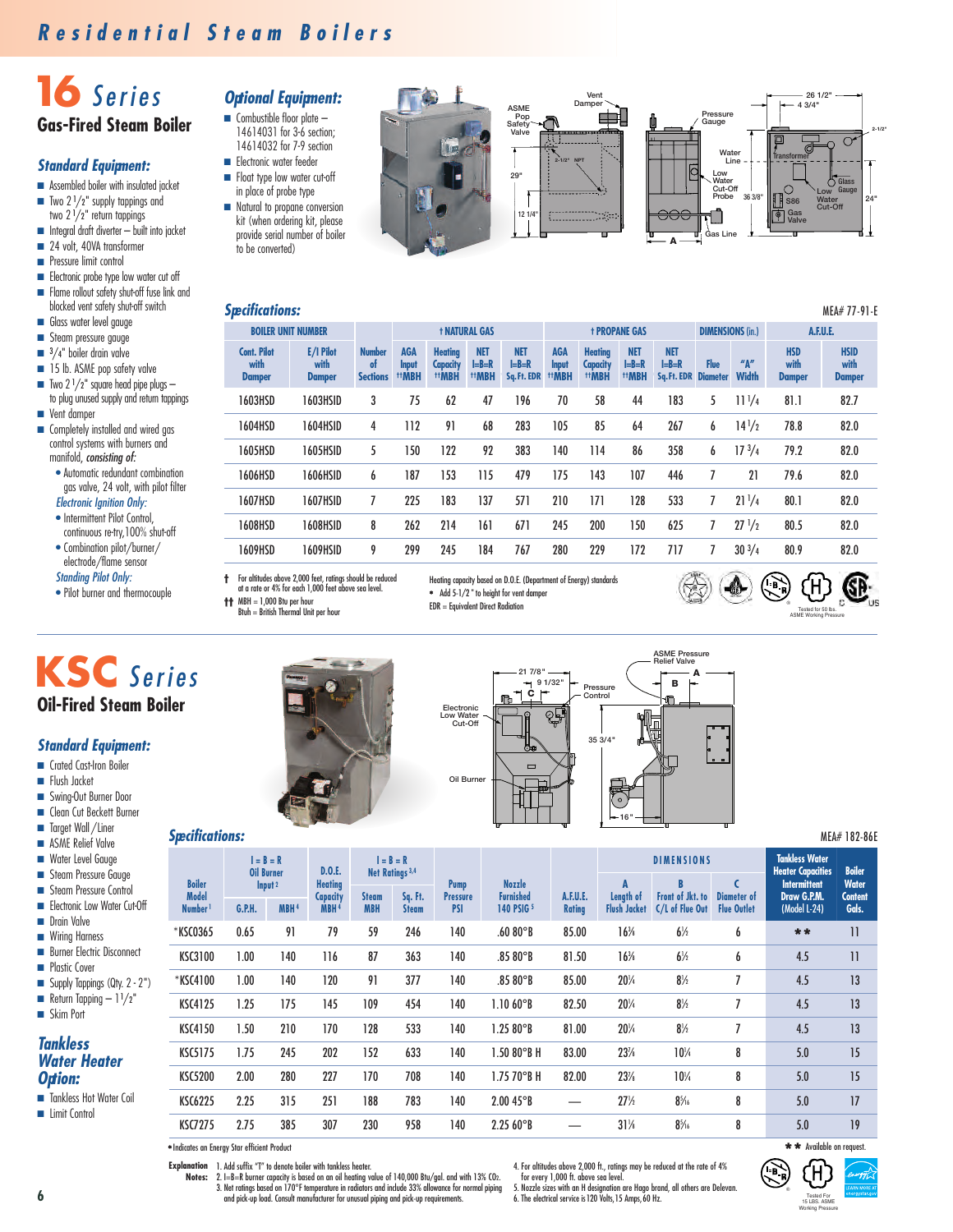### **Commercial Hot Water & Steam Boilers**

# **41J** *S e r i e s*

#### **Gas-Fired Hot Water or Steam Modular Boiler**

#### *Electronic Ignition Base Standard Equipment:*

- **■** Base
- **■** Fire Door
- **■** Burner Orifice
- **■** Manifold
- Main and Pilot Burner
- **■** Electronic Pilot Gas Valve
- **■** Intermittent Pilot Module
- High Gas Pressure Switch

#### *Water Trim Package:*

- **■** Limit Control (two required on units 2,500,000 BTU and larger)
- Pressure Temperature Gauge **■** Relief Valve
- **■** Drain Valve
- **■** Complete Jacket Assembly

#### *Steam Trim Package:*

- **■** Low Water Cut-Off
- **■** Glass Gauge Set
- **■** Pop Safety Valve
- **■** Steam Gauge
- **■** Pressure Limit
- **■** Drain Valve
- **■** Complete Jacket Assembly

41J Series Boiler Bases are preassembled at the factory with burner manifold, burner orifices, gas valves, electronic ignition and pilot installed, ready for field installation of the pre-tested sections and appropriate packages.

#### *Plug 'N Play Harness and Junction Box*

Individual base and junction box controls are designed for easy installation with Plug 'n Play harnesses. The entire boiler links together in a "snap". A color-coded factory supplied harness eliminates wiring errors.

#### *Modular Efficiency*

Most commercial boilers are either "all-on" or "all-off". The 41J boiler when used in conjunction with the optional Argo AMB Control Kit will stage fire the individual bases. Depending on model, capacities as low as 11% of full load can be obtained for optimal performance. The optional AMB Control Kit adjusts the water temperature for increased fuel economy. The control balances section run time for increased reliability. The modular base design allows for built in back-up to reduce "no heat" situations.

#### *CSD1 Option*

41J boilers are available with a CSD1 option to comply with CSD1 standards where required by public building code. The CSD1 option provides the increased number of controls and safety devices required to meet CSD1 standards.



*80% Thermal Efficiency*



**\*** *If opening* **<sup>F</sup>** *is to be used for something other than the Pop Safety Valve or Pressure Relief Valve, or the Safety/Relief Valve is larger than 1", the Safety/Relief Valve must be installed in the Header Piping as near to the boiler as possible.*

#### *41J Series Right-End and Left-End Tappings Data*

**F**

**G B A E**

| <b>OPENING</b> | <b>SIZE</b>     | <b>STEAM</b>                                      | <b>WATER</b>                 |
|----------------|-----------------|---------------------------------------------------|------------------------------|
| A              | 4"              | Supply and Return                                 | Supply and Return            |
| B              | 1/2"            | Primary LWCO and<br><b>Gauge Glass Set</b>        | Plugged                      |
| C              | $1^{1}/2$ "     | Drain, Right End                                  | Drain, Left End              |
| C              | 3/4"            | Drain, Right End                                  | Drain, Right End             |
| D              | $\frac{1}{2}$ " | Plugged                                           | Limit Control                |
| E              | ı"              | <b>Accessories</b>                                | <b>Accessories</b>           |
| * F            | ı"              | Pop Safety Valve                                  | <b>Pressure Relief Valve</b> |
| G              | $^{3}/_{4}$ "   | <b>Plugged or Electronic</b><br>(Probe Type) LWCO | Plugged                      |

| <b>Specifications:</b> |                    |                      |                             |                                |                                |                |                                              |                |                           |                                  |                            |                 |                                                      |
|------------------------|--------------------|----------------------|-----------------------------|--------------------------------|--------------------------------|----------------|----------------------------------------------|----------------|---------------------------|----------------------------------|----------------------------|-----------------|------------------------------------------------------|
| <b>Boiler</b>          | A.G.A.<br>Input(1) | A.G.A.<br>Output (1) |                             | Net I=B=R Ratings              |                                |                | <b>Base Size &amp;</b><br><b>Flue Outlet</b> |                | <b>Chimney</b><br>Size(6) | <b>Flue</b><br><b>Collector</b>  | <b>Horsepower</b>          |                 | <b>Pressure Drop</b><br><b>Thru Water Boiler (5)</b> |
| <b>Model</b>           | <b>Btu Mbh</b>     | <b>Btu Mbh</b>       | <b>Steam</b><br>Sq. Ft. (3) | <b>Steam</b><br><b>Btu Mbh</b> | <b>Water</b><br><b>Btu Mbh</b> | 300<br>8 in.   | 400<br>10 in.                                | 500<br>12 in.  | <b>I.D. x Ht.</b>         | <b>Size To</b><br><b>Chimney</b> | <b>Gross</b><br>Output (4) | <b>GPM</b>      | In.<br><b>Water</b>                                  |
| 300                    | 300                | 240                  | 750                         | 180                            | 209                            | L              |                                              |                | 8" x 20"                  | 8                                | 7.16                       | 18.9<br>37.8    | 0.10<br>0.50                                         |
| 400                    | 400                | 320                  | 1000                        | 240                            | 278                            |                | 1                                            |                | 10" x 20"                 | 10                               | 9.55                       | 25.2<br>50.4    | 0.27<br>0.86                                         |
| 500                    | 500                | 400                  | 1250                        | 300                            | 348                            |                |                                              | 1              | 12" x 20"                 | 12                               | 11.94                      | 31.5<br>63.0    | 0.40<br>1.20                                         |
| 600                    | 600                | 480                  | 1500                        | 360                            | 417                            | $\overline{2}$ |                                              |                | 12" x 20'                 | 12                               | 14.33                      | 37.8<br>75.6    | 0.50<br>1.70                                         |
| 700                    | 700                | 560                  | 1750                        | 420                            | 487                            | $\mathbf{I}$   | $\mathbf{I}$                                 |                | 12" x 20"                 | 12                               | 16.72                      | 44.1<br>88.2    | 0.70<br>2.50                                         |
| 800                    | 800                | 640                  | 2000                        | 480                            | 557                            |                | $\overline{2}$                               |                | 14" x 20"                 | 14                               | 19.10                      | 50.4<br>100.8   | 0.88<br>2.90                                         |
| 900                    | 900                | 720                  | 2250                        | 540                            | 626                            |                | $\mathbf{I}$                                 | 1              | 14" x 20"                 | 14                               | 21.49                      | 56.7<br>113.4   | 1.10<br>3.80                                         |
| 1000                   | 1000               | 800                  | 2500                        | 600                            | 696                            |                |                                              | $\overline{2}$ | 14" x 20"                 | 14                               | 23.88                      | 63.0<br>126.0   | 1.30<br>4.00                                         |
| 1100                   | 1100               | 880                  | 2750                        | 660                            | 765                            | L              | $\overline{2}$                               |                | 16" x 20'                 | 16                               | 26.27                      | 69.3<br>138.6   | 1.50<br>5.00                                         |
| 1200                   | 1200               | 960                  | 3000                        | 720                            | 835                            |                | 3                                            |                | 16" x 20"                 | 16                               | 28.66                      | 75.6<br>151.2   | 1.80<br>6.00                                         |
| 1300                   | 1300               | 1040                 | 3250                        | 780                            | 904                            | L              |                                              | $\overline{2}$ | 16" x 20"                 | 16                               | 31.04                      | 81.9<br>163.8   | 2.00<br>5.60                                         |
| 1400                   | 1400               | 1120                 | 3500                        | 840                            | 974                            |                | 1                                            | $\overline{2}$ | 18" x 20"                 | 18                               | 33.43                      | 88.2<br>176.4   | 2.40<br>7.00                                         |
| 1500                   | 1500               | 1200                 | 3750                        | 900                            | 1043                           |                |                                              | 3              | 18" x 20"                 | 18                               | 35.82                      | 94.5<br>189.0   | 2.60<br>8.30                                         |
| 1600                   | 1600               | 1280                 | 4008                        | 962                            | 1113                           |                | $\overline{4}$                               |                | 18" x 20"                 | 18                               | 83.21                      | 100.8<br>201.0  | 2.80<br>9.60                                         |
| 1700                   | 1700               | 1360                 | 4283                        | 1028                           | 1183                           | $\mathbf{I}$   | $\mathbf{I}$                                 | $\overline{2}$ | 18" x 20'                 | 18                               | 40.60                      | 107.1<br>214.2  | 3.15<br>10.30                                        |
| 1800                   | 1800               | 1440                 | 4563                        | 1095                           | 1252                           |                | $\overline{2}$                               | $\overline{2}$ | 20" x 20"                 | 20                               | 42.99                      | 113.4<br>226.8  | 3.50<br>11.00                                        |
| 1900                   | 1900               | 1520                 | 4838                        | 1161                           | 1322                           |                | 1                                            | 3              | 20" x 20"                 | 20                               | 45.37                      | 119.7<br>239.4  | 4.00<br>12.50                                        |
| 2000                   | 2000               | 1600                 | 5117                        | 1228                           | 1391                           |                |                                              | $\overline{4}$ | 20" x 20"                 | 20                               | 47.76                      | 126.0<br>252.0  | 4.50<br>14.00                                        |
| 2100                   | 2100               | 1680                 | 5392                        | 1294                           | 1461                           | $\overline{2}$ |                                              | 3              | 20" x 20"                 | 20                               | 50.15                      | 132.3<br>264.6  | 4.95<br>16.00                                        |
| 2200                   | 2200               | 1760                 | 5671                        | 1361                           | 1530                           |                | 3                                            | $\overline{2}$ | 22" x 20"                 | 22                               | 52.54                      | 138.6<br>277.2  | 5.40<br>18.00                                        |
| 2300                   | 2300               | 1840                 | 5913                        | 1426                           | 1600                           |                | $\overline{2}$                               | 3              | 22" x 20'                 | 22                               | 54.93                      | 144.9<br>289.8  | 5.70<br>17.00                                        |
| 2400                   | 2400               | 1920                 | 6213                        | 1491                           | 1670                           |                | 1                                            | 4              | 22" x 20"                 | 22                               | 57.31                      | 151.2<br>302.4  | 8.00<br>19.00                                        |
| 2500                   | 2500               | 2000                 | 6471                        | 1553                           | 1739                           |                |                                              | 5              | 22" x 20"                 | 22                               | 59.70                      | 157.5<br>315.0  | 8.00<br>20.50                                        |
| 2600                   | 2600               | 2080                 | 6729                        | 1615                           | 1809                           | $\overline{2}$ |                                              | $\overline{4}$ | 22" x 20"                 | 22                               | 62.09                      | 163.8<br>327.6  | 7.00<br>24.00                                        |
| 2700                   | 2700               | 2160                 | 6988                        | 1677                           | 1878                           | $\mathbf{I}$   | $\mathbf{I}$                                 | $\overline{4}$ | 24" x 20"                 | 24                               | 64.48                      | 170.1<br>340.2  | 7.50<br>24.00                                        |
| 2800                   | 2800               | 2240                 | 7246                        | 1739                           | 1948                           |                | $\overline{2}$                               | 4              | 24" x 20"                 | 24                               | 66.87                      | 176.4<br>352.8  | 8.00<br>26.00                                        |
| 2900                   | 2900               | 2320                 | 7504                        | 1801                           | 2017                           |                | 1                                            | 5              | 24" x 20"                 | 24                               | 69.25                      | 182.75<br>365.5 | 8.50<br>27.50                                        |
| 3000                   | 3000               | 2400                 | 7763                        | 1863                           | 2087                           |                |                                              | 6              | 24" x 20"                 | 24                               | 71.64                      | 189.1<br>378.2  | 9.00<br>29.00                                        |

**Explanation Notes:**

- 1. Ratings are at sea level to 2,000 feet. For altitudes above 2,000 feet, reduce all ratings 4% for each 1,000 feet above sea level.
- 2. Ratings in square feet are computed at 240 Btuh/square foot for steam boilers.

3. Ratings based on 33,500 Btuh per horsepower

4. Pressure drop based on given flow from a single outlet and returning to a single inlet at the opposite end of the boiler.

5. Chimney sizes shown are one option based on a typical venting system, and sized<br>according to the National Fuel Gas Code, assuming Type B double wall vent and vent<br>connectors, other venting system designs are acceptable And Venting section of the installation manual. For further chimney design and sizing information, consult the National Fuel Gas Code, ANSI Z223.1/NFPA 54-latest revision, or ASHRAE-1996 HVAC Systems and Equipment Handbook, Chapter 30, Chimney, Gas Vent, and Fireplace Systems, or the Standard for Chimneys, Fireplaces, Vents, and Solid Fuel Burning Appliances. NFPA 211 – latest revision. Follow standard engineering practice.